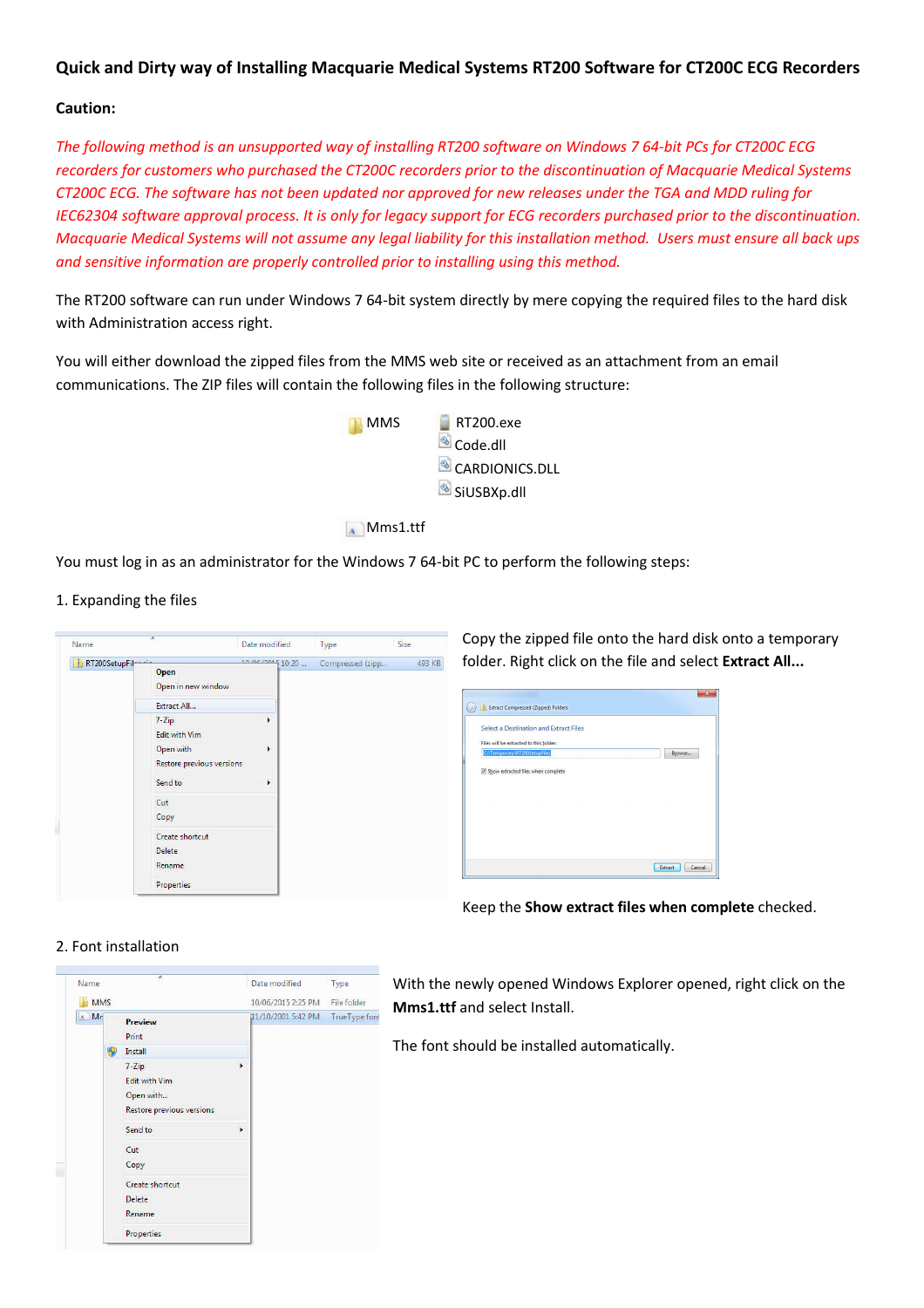3. Moving executable files to the Program Files Directory Folder

|                                                                                                                             |                                                                                                                                                                                                                                                                                                                                                                   | Date modified                    | Type                  | Right click on the MMS folder.                       |
|-----------------------------------------------------------------------------------------------------------------------------|-------------------------------------------------------------------------------------------------------------------------------------------------------------------------------------------------------------------------------------------------------------------------------------------------------------------------------------------------------------------|----------------------------------|-----------------------|------------------------------------------------------|
| <b>MMS</b>                                                                                                                  |                                                                                                                                                                                                                                                                                                                                                                   | 10/06/2015 2-25 PM               | File fo               |                                                      |
| A Mms1<br>d.                                                                                                                | Open<br>Open in new window<br>Add to VLC media player's Playlist<br>Browse with Corel PaintShop Pro X7<br>Open as Notebook in OneNote<br>Play with VLC media player<br>$7 - Zip$<br>Scan for deleted files<br>Share with<br><b>Restore previous versions</b><br>Include in library<br>Send to<br>Cut<br>Copy<br>Create shortcut<br>Delete<br>Rename<br>Properties | <b>12 PM</b><br>r<br>r<br>٠<br>١ | TrueT                 | Click on Cut                                         |
| <b>A Computer</b><br>Local Disk (C:)<br>SRECYCLE.BIN<br>$D$ $\blacksquare$                                                  |                                                                                                                                                                                                                                                                                                                                                                   |                                  |                       | Locate the Directory Folder on your hard drive named |
| $D$ $10$<br><b>EL Keil</b>                                                                                                  | <b>P.A.</b> Documents and Settings<br><b>InstallShield 2010 Projects</b><br><b>InstallShield 2011 Projects</b>                                                                                                                                                                                                                                                    |                                  |                       | C:\Program Files (x86)                               |
| <b>Diale</b> MSOCache<br>$D = 1$<br>$D$ and<br>Pdfedit<br><b>D</b> B<br>P PerfLogs                                          | OCCTDocumentation6.5.1<br>OpenCASCADE6.5.1                                                                                                                                                                                                                                                                                                                        |                                  |                       | Then right click on the folder and select Paste      |
| <b>D Program Files</b><br>$D$ $ B $                                                                                         | Program Files Andex                                                                                                                                                                                                                                                                                                                                               |                                  |                       |                                                      |
| <b>PILE</b><br>Programl                                                                                                     | <b>Expand</b>                                                                                                                                                                                                                                                                                                                                                     |                                  |                       | The MMS folder should now be located as              |
|                                                                                                                             |                                                                                                                                                                                                                                                                                                                                                                   |                                  |                       |                                                      |
| Python27<br>$D$ $\blacksquare$<br>Recovery<br>$D$ $D$<br>Shared<br>$D$ $D$<br>SiLabs<br>D.<br>SiliconLa<br>D.<br>StellarisW | Add to VLC media player's Playlist<br>Browse with Corel PaintShop Pro X7<br>Open as Notebook in OneNote<br>Play with VLC media player<br>Open in new window<br>$7 - Zip$                                                                                                                                                                                          |                                  | Þ                     | C:\Program Files (x86)\MMS                           |
| System V<br><b>TEMP</b><br>P La                                                                                             | Scan for deleted files                                                                                                                                                                                                                                                                                                                                            |                                  |                       |                                                      |
| <b>D</b> Tempora                                                                                                            | Share with                                                                                                                                                                                                                                                                                                                                                        |                                  | Þ                     |                                                      |
| <b>b</b> tmp                                                                                                                | Restore previous versions                                                                                                                                                                                                                                                                                                                                         |                                  |                       |                                                      |
| D Users                                                                                                                     | Include in library                                                                                                                                                                                                                                                                                                                                                |                                  | k                     |                                                      |
| D usrbin                                                                                                                    | Send to                                                                                                                                                                                                                                                                                                                                                           |                                  | $\blacktriangleright$ |                                                      |
| <b>Nindows</b>                                                                                                              | Cut                                                                                                                                                                                                                                                                                                                                                               |                                  |                       |                                                      |
| <b>DVD RW Dr</b>                                                                                                            | Copy                                                                                                                                                                                                                                                                                                                                                              |                                  |                       |                                                      |
| Home Fold<br>Document                                                                                                       | Paste                                                                                                                                                                                                                                                                                                                                                             |                                  |                       |                                                      |
| My Web Sit                                                                                                                  | <b>Delete</b>                                                                                                                                                                                                                                                                                                                                                     |                                  |                       |                                                      |
| <b>Ciu Network</b><br><b>DEL Control Pane</b>                                                                               | <b>New</b>                                                                                                                                                                                                                                                                                                                                                        |                                  | $\blacktriangleright$ |                                                      |

Right click on the **MMS** folder.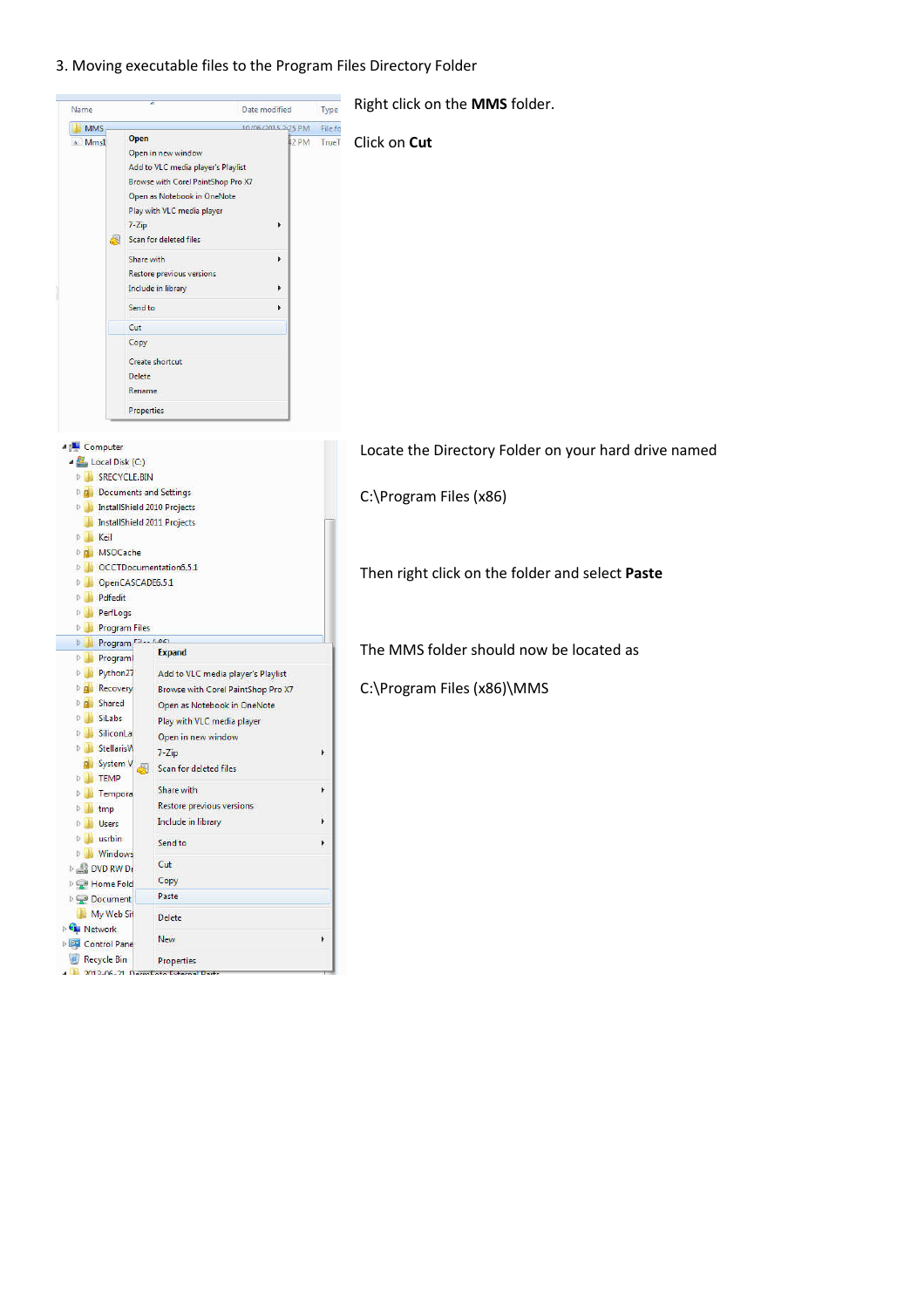### 4. Running for the first time



Double click on the MMS folder and then right click on the RT200.exe file.

#### Select **Run as administrator**

RT200 should run for the first time and update the computer settings silently.

Close RT200 by selecting **File** then **Exit** on from the top menu

5. Installing Device Driver.

Plug the CT200C onto the USB port, the system should allow automatically install the driver from Windows Update.

To manually install the driver, please refer to the Silicon Lab website:

http://www.silabs.com/products/mcu/Pages/USBtoUARTBridgeVCPDrivers.aspx

and download the driver from

http://www.silabs.com/Support%20Documents/Software/CP210x\_VCP\_Windows.zip

### 6. Perform Links check

Please refer to the user manual on how to perform the Links Check.

### 7. Creating Short Cut on your Desktop.



Now close all opened Windows Explorers.

Right click on your Desktop and select **New** -> **Shortcut**